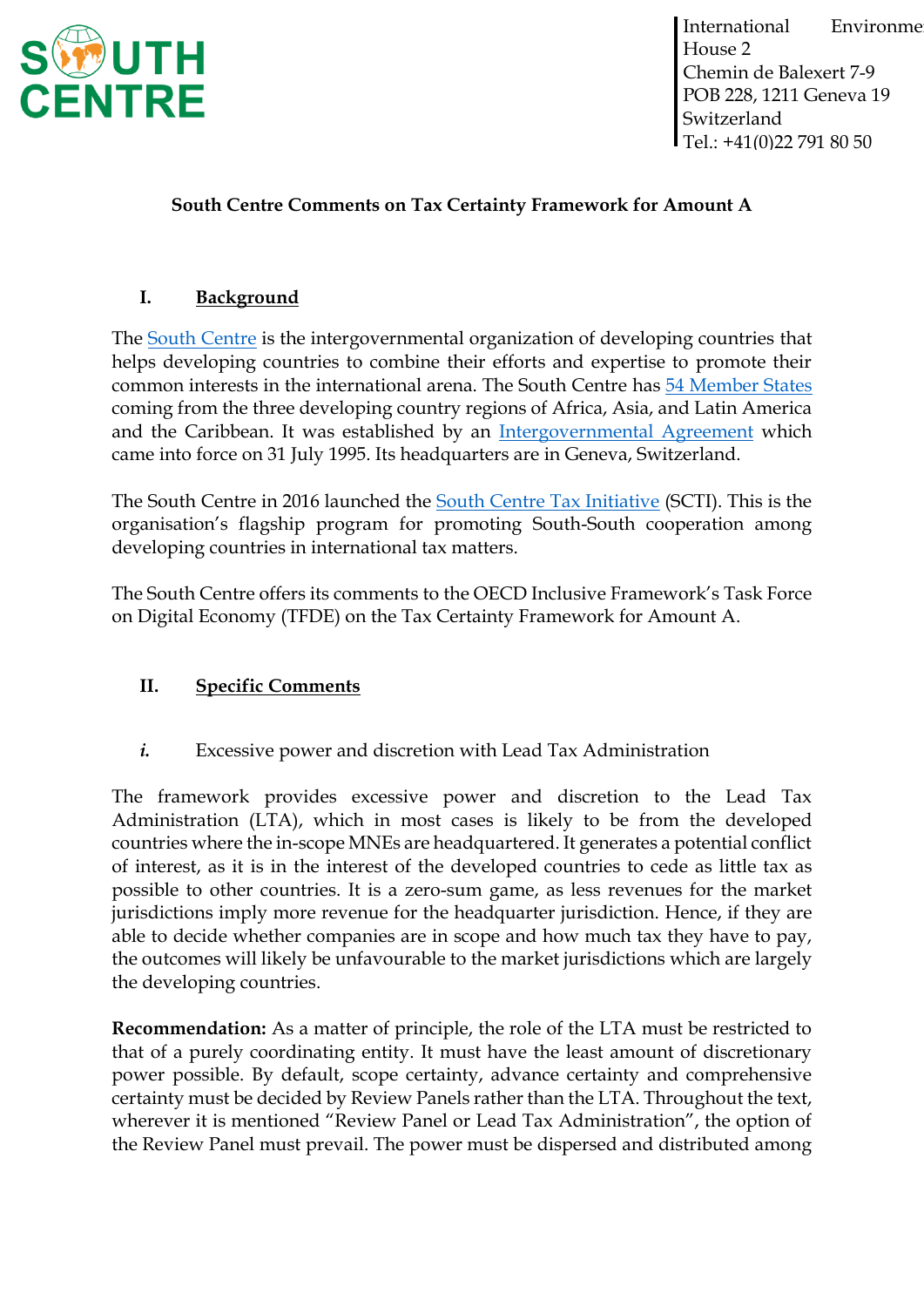

multiple actors rather than be concentrated in the very country which has the most incentive to ensure that the tax paid is as little as possible to other countries.

# *ii.* **Unfilled Places on Scope Review and Review Panels**

Paragraphs 11 and 12 of Section I.1 and Paragraph 6 of Section II.2 state that unfilled places on the Scope Review and Review Panels will remain unfilled if no Affected Party expresses interest.

Given the great disparity in capacity between the developed and developing countries, a likely outcome of such an approach will be that the developed countries will express interest and developing countries may not always do so, with the result that the Panels may end up being dominated by the developed countries, affecting the outcome in their favour. This scenario must be avoided.

**Recommendation:** It must be ensured that there are no unfilled places on the Panel. If there is a shortage of Affected Parties expressing interest, a randomized selection of Affected Parties can take place, only from a pool of developing countries, to fill the slots. This is because the entire Amount A architecture is meant to redistribute taxes to market jurisdictions which, as noted, are largely the developing countries, and thus it is only fair that they be given the priority in participation in the Panels.

An added benefit is that such participation will help these countries build capacity.

### *iii.* **Panel Composition**

The framework provides various options for the composition of the Review and Determination Panels and the Expert Advisory Group. The discussion is whether independent experts should be included or not.

Including 'independent' experts would exponentially inflate the costs, which would be prohibitive for developing countries. These processes are also likely to last years, despite efforts to minimize the time involved, and the longer it takes the more the costs would escalate. This would deter developing countries from pursuing claims and force them to give up valuable revenue. This will be an unfair advantage to the developed countries.

It would also hand over an essential element of State sovereignty to unaccountable private individuals. Further, the reality is that 'independent' experts may be biased in favour of the MNEs, on whom they may be professionally reliant. This is reflected in the rules themselves which make blatant exemptions for those who provide tax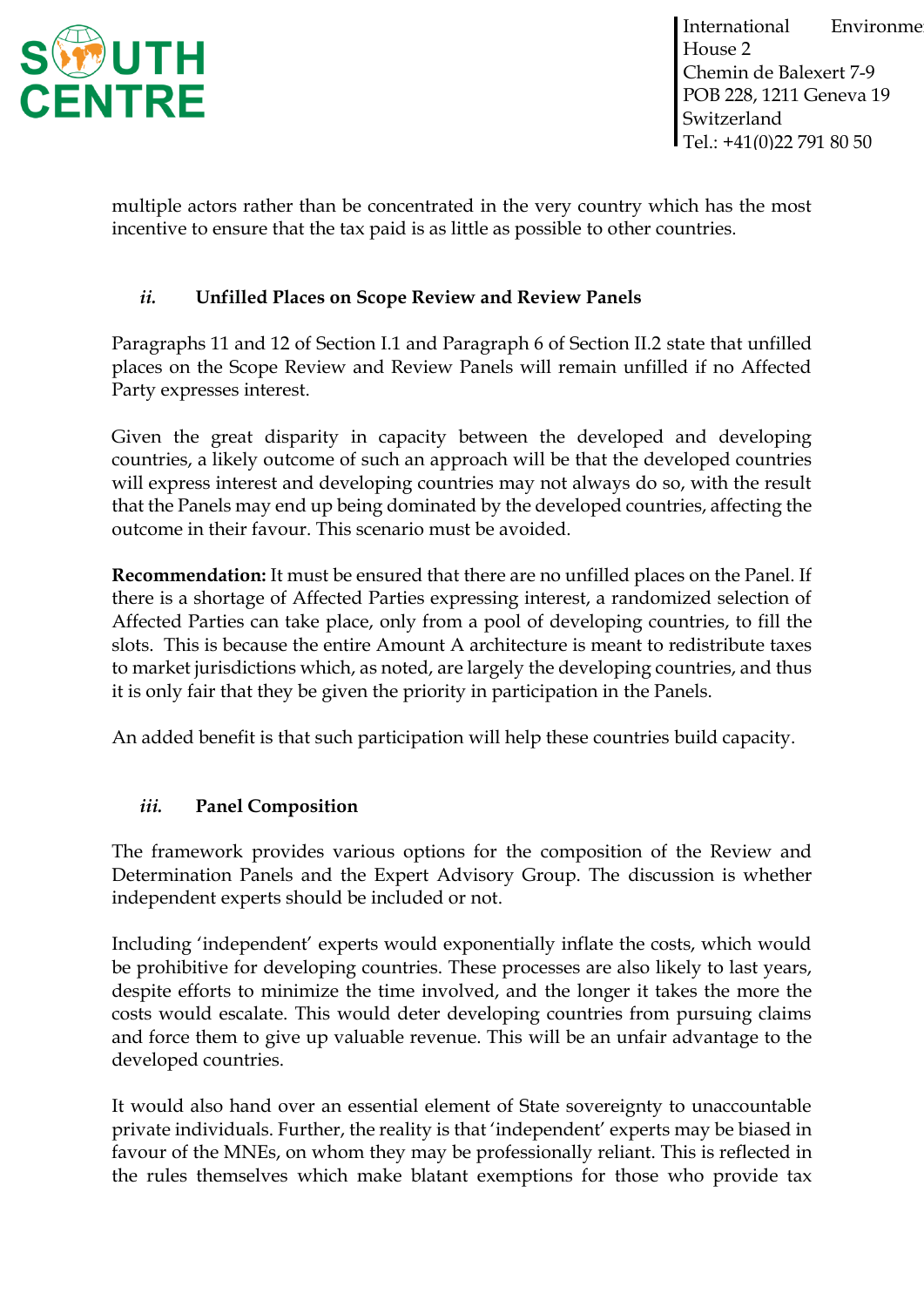

advisory services to MNEs, such as in Paragraph 6(e) of Section III.6. (Option A) and paragraph 5(e) of Section III.6. (Option C).

By contrast, having the relevant bodies comprised only of government officials, State sovereignty can be retained over the process, and the costs will be minimized, levelling the playing field for all countries. This will bring an essential element of democratic control over the power of the mega-corporations in scope of Amount A.

Analysis by the South Centre<sup>1</sup> shows that Amazon's gross revenues in 2020 would make it the world's 43rd largest economy if compared to countries by nominal GDP. If the Google-Apple-Facebook-Amazon-Microsoft (GAFAM) companies are taken as a collective, they would be the 19<sup>th</sup> largest economy in the world. This asymmetry in economic power also has political ramifications, and it is hence imperative that the multilateral system strengthen democratic control over these companies through appropriate State participation.

**Recommendation:** It is recommended that all the bodies involved in the tax certainty framework, including the Panels and the Expert Advisory Group, comprise exclusively of government officials.

# *iv.* **Determination Panel Composition if Independent Experts are included**

In the event that it is decided to include Independent Experts in the Determination Panel, there are many aspects of the rules which need modification.

a. Candidates for Standing Pool

Paragraph 4(i) of Section III.6. in both Option A and Option C provides, in part:

… If more than [two-thirds] of the Parties do not object to the addition of a candidate to the Standing Pool within [30] days, the candidate shall be added to the Standing Pool for a period of [five years] …

This means even if just less than  $1/3^{rd}$  of the Parties have an objection, that candidate will still be added to the Standing Pool for five years. This is very problematic.

**Recommendation:** A better approach would be if just one Party objects to a candidate, then that candidate should be removed from the draft roster of the Standing Pool. It is crucial that all parties should have trust in all the members of this Pool. Only if confidence in the system has broken down would such a veto be used to hinder its

<sup>1</sup> Forthcoming South Centre Policy Brief.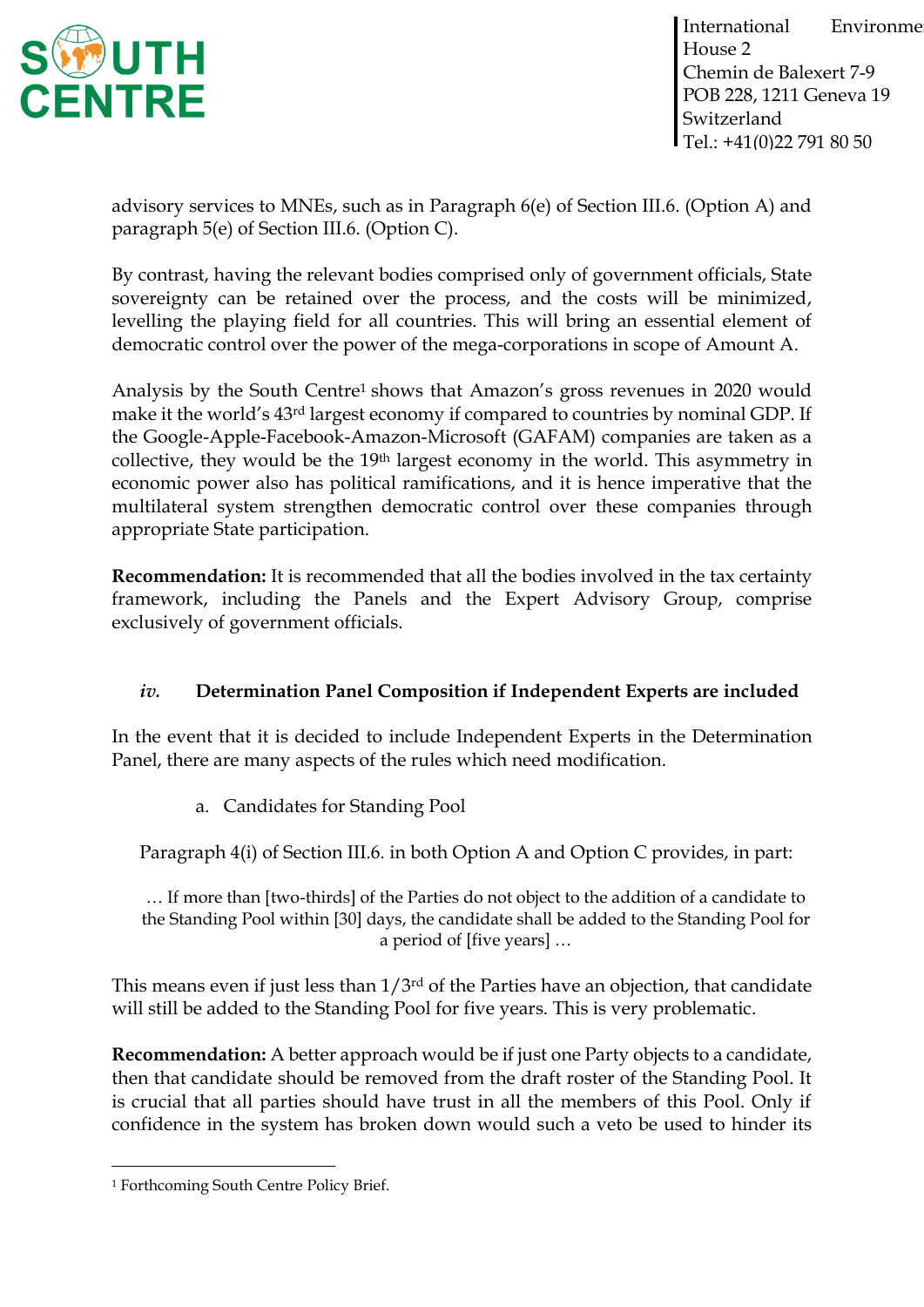

operation, and it should be designed to create mutual trust, not on the assumption that this is lacking.

b. Independent Expert Status: International Organizations

Paragraph 6(f) of Section III.6. (Option A) and paragraph 5(f) of Section III.6. (Option C) refer to an unstated list of international organisations to be added to the Convention.

This poses the risk that a 'whitelist' will be created of international organizations that may not fully take into account and pursue the interests of developing countries. Their technical expertise maybe used to further support the interests of developed countries in the Determination Panel, on the argument that they have been included in the Convention and have been approved by the Parties. This may also mean that a *de facto*  'blacklist' may be created and used to exclude international organizations in which the developed countries do not have decisive influence. They will be prevented from supporting developing countries in the Determination Panel.

**Recommendation 1:** The option of including 'independent experts' from international organisations should be removed altogether.

c. Independent Expert Status: Tax Advisors

Paragraph 6(e) of Section III.6. (Option A) and paragraph 5(e) of Section III.6. (Option C) refer to Limited Tax Advisory Services, which are defined based on whether they are less than a percentage [30 percent] of the individual's total annual income. An individual may conduct such Limited Tax Advisory Services and still qualify as an Independent Expert.

Independent Experts will seldom, if ever, be truly independent if they have previously worked for or consulted with any MNE clients.

**Recommendation:** Independent Experts must exclude any individual that has conducted any work for or has received any compensation during the prior five years from any MNE (whether in-scope or not), or who has been an employee of any MNE or a partner, associate or employee of a consultancy, law or accounting firm that has provided services to any MNE during that period.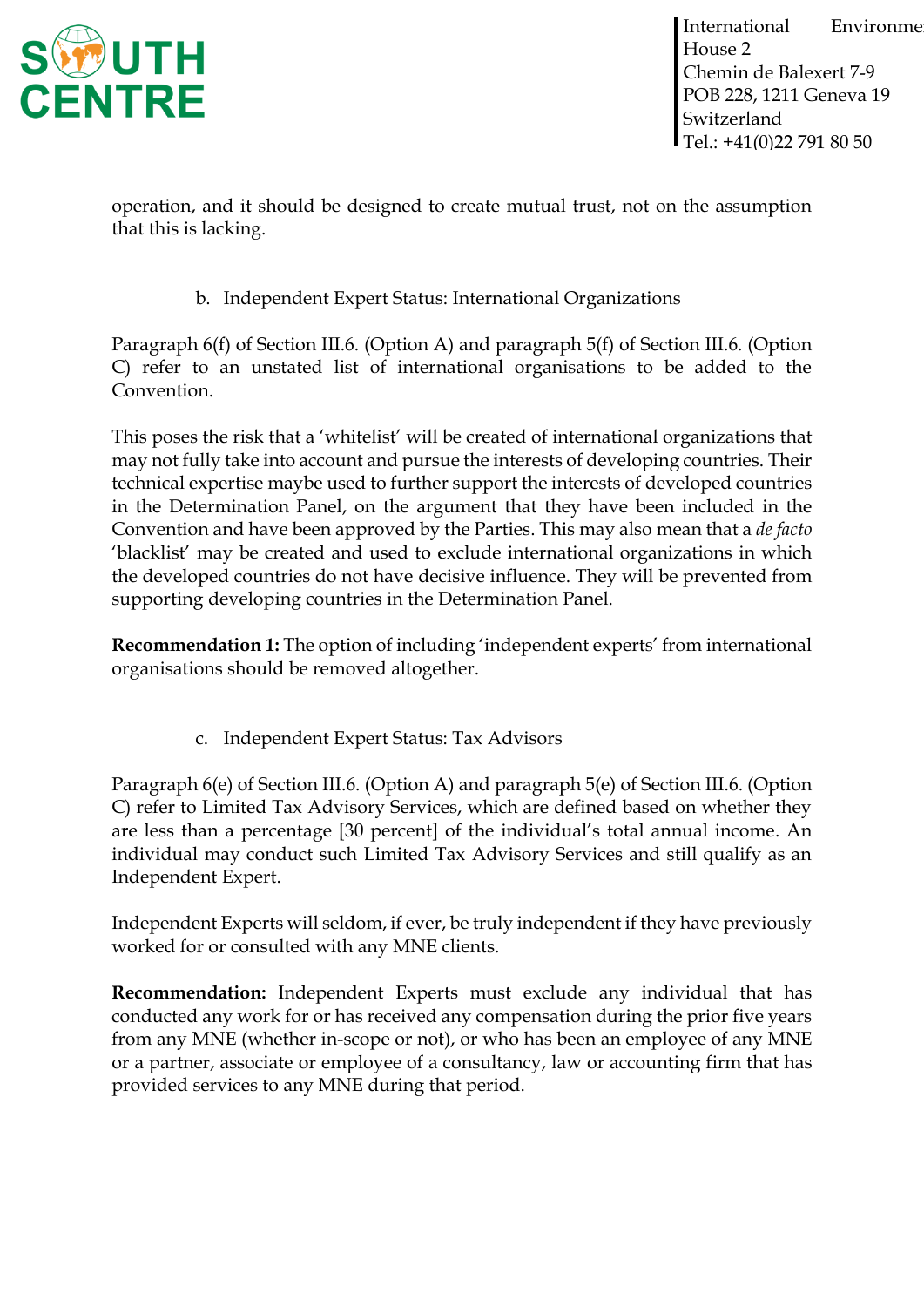

d. Existence of Independent Expert Conflict

Paragraph 3(b) of both Section III.6. (Option A) and Section III.6. (Option C) include a definition to determine when an Independent Expert has a conflict of interest in relation to a particular Relevant Group. However, the rules proposed are too narrow and likely to be ineffective.

**Recommendation**: Any individual who has provided any services to any MNE within an extended period such as the last five years must be considered having a conflict of interest, and only those who do not meet this criterion should be considered.

### *v.* **Financial Burden of Determination Panel Participation**

Paragraph 2 of Section III.6. (Option B and C) provides, in part:

The Tax Certainty Secretariat shall invite Affected Parties covered by paragraph 1 to submit an expression of interest for a Government Official nominated by an Affected Party to participate in the Determination Panel …. An Affected Party should only express interest in participating in a Determination Panel if the person nominated by it is committed to taking an active role on the Determination Panel and *the Affected Party concerned would apply sufficient resources to ensure this is possible*. [Emphasis added.]

Placing the financial burden on the Affected Party would be detrimental to developing countries and deter them from participating in this process. It is also unjustified, as the entire process is triggered by a MNE, which is provided a "service" in the form of tax certainty. It is unclear why the provider of the service rather than the user should pay the cost. The very foundation of the economy is that the user pays for the goods and services consumed. Thus, since tax certainty is essentially a service provided to the MNEs, the entire cost should be borne by them.

**Recommendation:** The entire cost of the tax certainty framework should be borne by the concerned MNE.

### *vi.* **Composition and number of members in the Expert Advisory Group**

The proposal is the Expert Advisory Group (EAG) consist of the LTA and two members from the Affected Parties. However, given the important role the EAG is likely to play, this number should be expanded.

**Recommendation:** The EAG can consist of six members, with the LTA and five from the Affected Parties. It should be ensured that in any event at least half the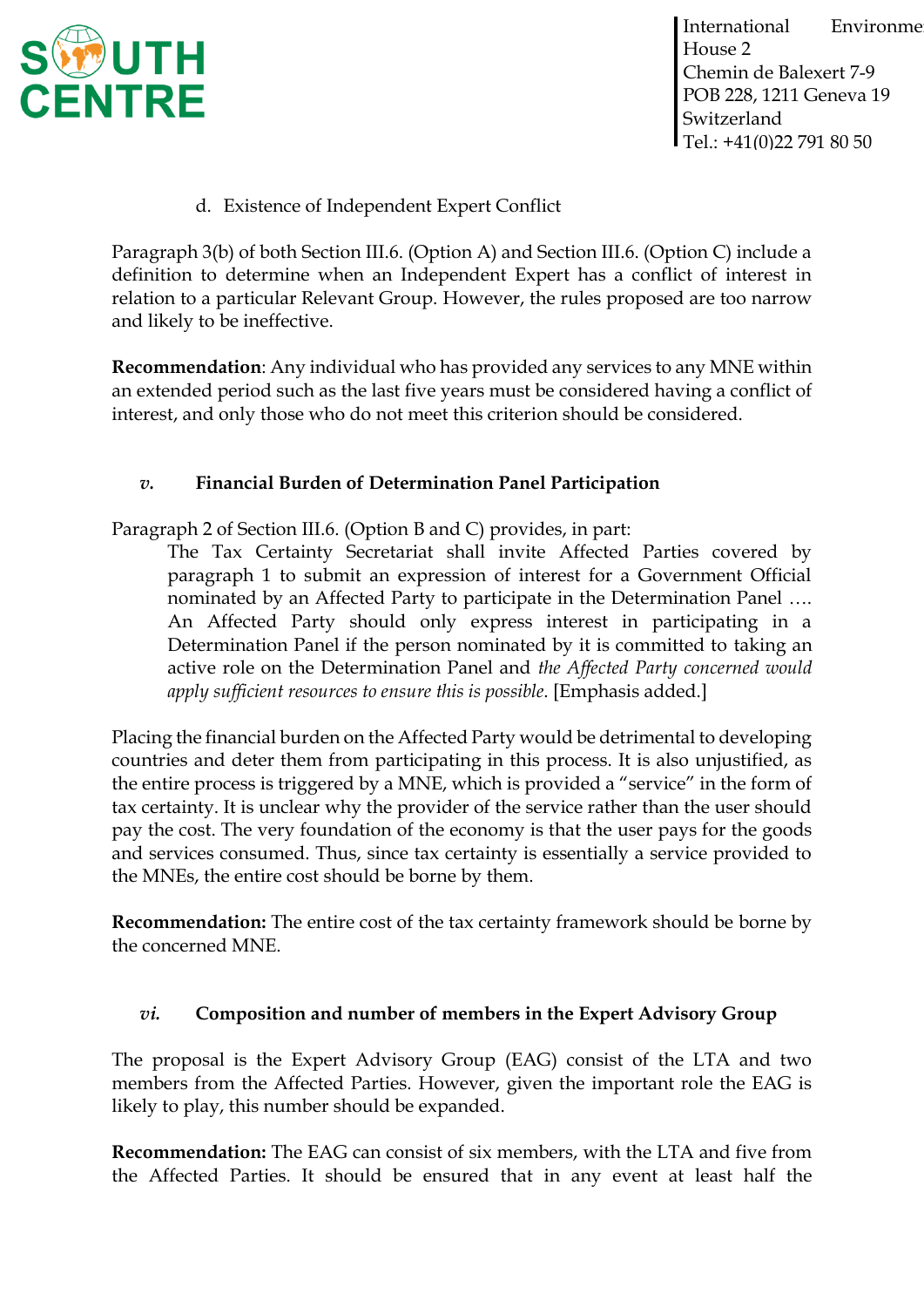

composition is from the developing countries. As mentioned earlier, EAG membership should be restricted to Government officials.

### *vii.* **Scope of Determination Panel**

Para 7(e) of Section III.5 of the rules propose to give the MNE an opportunity to justify its position before the Determination Panel. This is unjustified and unnecessary, as the MNE has ample opportunities in the Review Panel and prior stages of the tax certainty framework to do so.

**Recommendation:** The MNE should not have yet another opportunity to provide additional explanations and justifications to the Determination Panel. Para 7(e) of Section III.5 should be deleted.

#### *viii.* **Inclusion as Listed Party**

Paragraph 5 of Section I.1 of Part Two and footnote 1 within that Section indicate that the Inclusive Framework has not yet reached agreement on whether a specific Party, which was not included in the Listed Parties submitted by a Coordinating Entity, can require that it be treated as a Listed Party or whether that status is subject to a determination process if the Coordinating Entity does not agree to that Party's inclusion.

**Recommendation:** Any Party that desires inclusion as a Listed Party should automatically be added.

#### *ix.* **Protection of Listed Parties in Event of MNE Group Withdrawal from the Scope Certainty Process**

Paragraph 6 of Section I.1 of Part Two requires all Listed Parties to suspend all domestic compliance activities with respect to the calculation and allocation of Amount A and the elimination of double taxation, as well as the administration of Amount A to the Group for the Period specified in the request, for the duration of the Scope Certainty Process.

Since the timing for some of these procedures may take much longer than expected; perhaps years, that would mean countries will have to forgo tax collection during this time.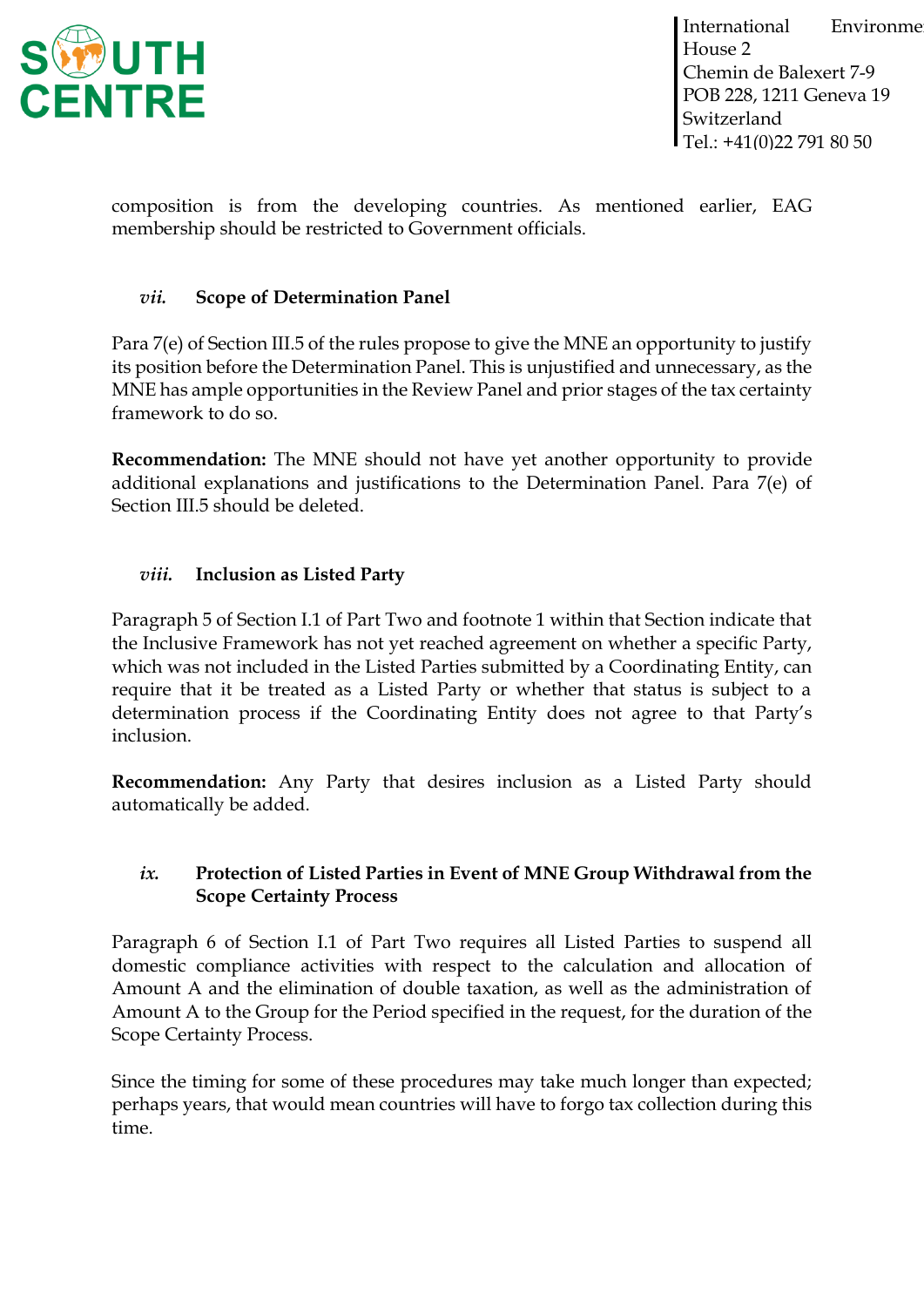

**Recommendation:** An automatic mechanism must be included that will also suspend each Listed Party's statute of limitations so that adequate audit checking and enforcement is possible in the event that an MNE Group withdraws its request for Scope Certainty.

Paragraph 4 of Section II.2. of Part Two makes the same requirement of all Listed Parties in connection with a Covered Group's request for a Comprehensive Certainty Review. Paragraph 8 of Section II.2. of Part Two extends this to non-Affected Parties. The recommendation applies in these cases as well.

# *x.* **Defined Time Periods for Required Actions – Slow or No Actions Taken**

Paragraph 14 of Section I of Part Two, for example, and numerous other paragraphs throughout the Public Consultation Document provide time periods in which certain actions must be undertaken by a Lead Tax Administration, a Scope Review Panel, etc.

**Recommendation:** If the applicable tax administration or other body is not timely in its actions, then there needs to be clear redress or guidance for affected persons including Affected Parties, the affected Group, etc. If the delay comes from the Group itself, there must be financial penalties on the Group for wasting the time of the involved bodies despite having initiated the request for certainty. This will also deter the Group from malicious requests aimed at delaying the eventual payment of tax.

# *xi.* **Limitations on Competent Authority of an Affected Party Regarding Certainty Reviews**

Paragraph 32 of Section II.3. of Part Two provides materiality limitations on the Competent Authorities of Affected Parties concerning Certainty Reviews. While including materiality limitations is understandable, the present form of these limitations in paragraph 32 is problematic for many jurisdictions and will have the practical effect of silencing the voices of many developing countries and preventing them from raising objections.

**Recommendation:** At a minimum, Paragraph 32(b) of Section II.3 which provides the materiality limitations should be deleted.

### *xii.* **MNE withdrawal of request and/or refusal to accept the outcome**

If the MNE withdraws its request from either the Review or Determination Panels, it would mean a massive waste of time and money. If the Panels are comprised wholly